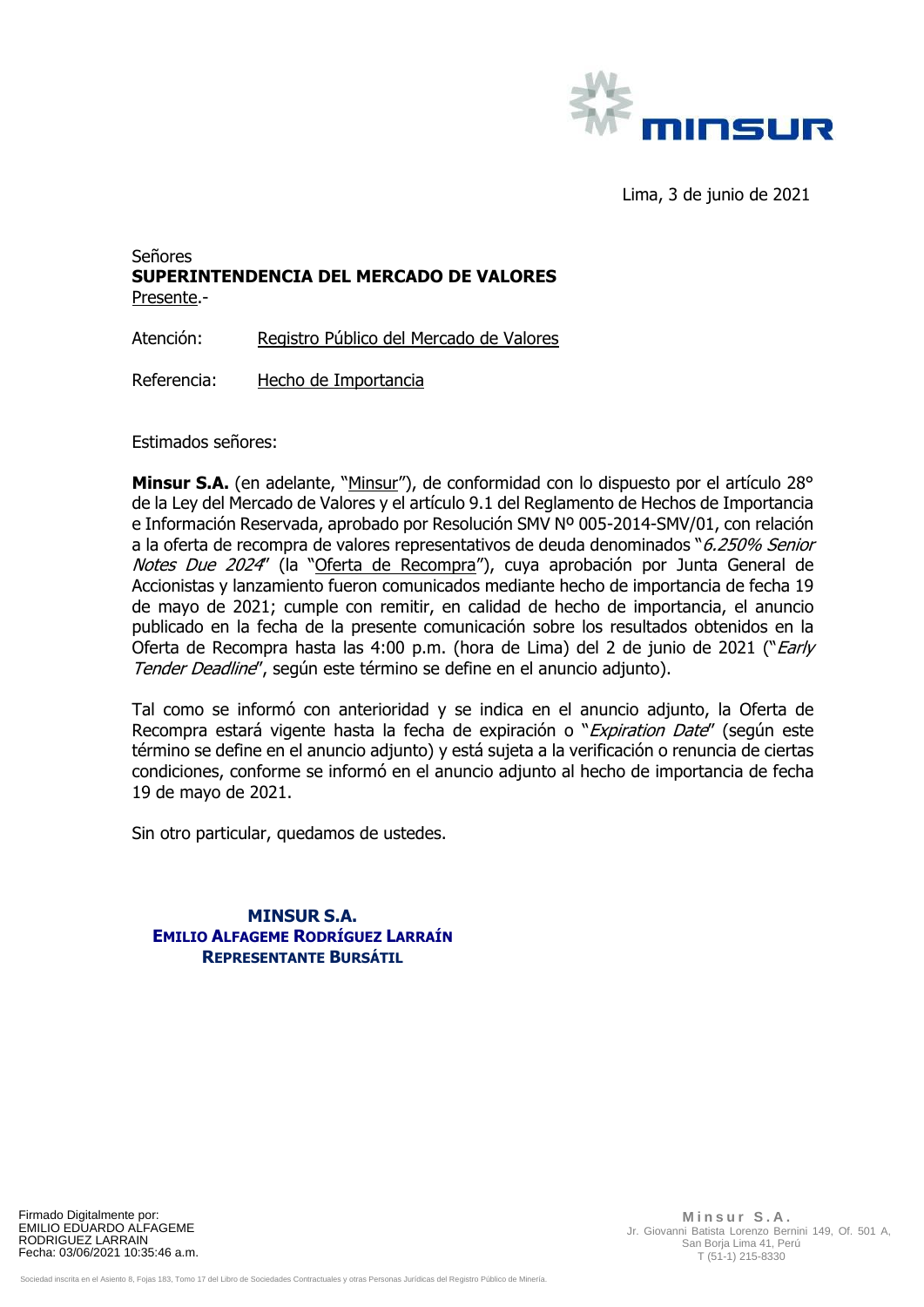

## **Minsur Announces Early Tender Results of its Offer to Purchase Certain Outstanding Senior Notes**

LIMA, PERU - June 3, 2021 - Minsur S.A. announced today that US\$256,672,000 aggregate principal amount, or approximately 57.04% (the "Tendered Notes"), of its outstanding 6.250% Senior Notes due 2024 (the "Notes") were validly tendered and not withdrawn by 5:00 p.m., New York City time (4:00 p.m., Lima time), on June 2, 2021 (the "Early Tender Deadline") in accordance with Minsur's Offer to Purchase dated May 19, 2021 (the "Offer to Purchase") pursuant to which the tender offer is being made.

Holders that validly tendered prior to the Early Tender Deadline, and whose Notes are accepted, will be eligible to receive a total consideration of US\$1,085 per US\$1,000 principal amount of Tendered Notes, which includes an early tender premium of US\$50 per US\$1,000 principal amount of Notes, plus accrued and unpaid interest up to, but not including, the settlement date, which is expected to be on June 21, 2021 (the "Settlement Date").

Minsur's obligation to accept for purchase and to pay for the Tendered Notes is subject to the satisfaction or waiver of certain conditions, which are more fully described in the Offer to Purchase, including Minsur having obtained sufficient gross proceeds from a debt financing. Subject to applicable law, Minsur may amend, extend or terminate the tender offer in its sole discretion.

The tender offer is being made solely pursuant to the terms and conditions set forth in the Offer to Purchase which sets forth a more detailed description of the tender offer. Holders of the Notes are urged to carefully read the Offer to Purchase before making any decision with respect to the tender offer.

The tender offer will expire at 8:00 a.m., New York City time (7:00 a.m., Lima time), on June 17, 2021, unless extended, or earlier expired or terminated by Minsur (such time and date, as the same may be extended, or earlier expired or terminated by Minsur in its sole discretion, the "Expiration Date"). Tendered Notes may not be withdrawn after the Early Tender Deadline, except as provided for in the Offer to Purchase or required by applicable law.

Holders who validly tender their Notes after the Early Tender Deadline and at or prior to the Expiration Date will be eligible to receive only the tender consideration of US\$1,035 per US\$1,000 principal amount of Tendered Notes. Accrued and unpaid interest will be paid on all Notes validly tendered and accepted for purchase from the last interest payment date up to, but not including, the Settlement Date.

Minsur will purchase all Notes that have been validly tendered and not validly withdrawn at or prior to the Expiration Date, for an aggregate purchase price, including accrued interest, up to US\$300 million (the principal amount of Notes that does not cause such amount to be exceeded, subject to increase, decrease or elimination, the "Aggregate Maximum Tender Cap"), and all conditions to the tender offer having been satisfied or waived by Minsur, promptly following the Expiration Date, on the Settlement Date. If purchasing all of the validly tendered and not validly withdrawn Notes on the Settlement Date would cause the Aggregate Maximum Tender Cap to be exceeded on the Settlement Date, Minsur will accept for purchase the Notes on a pro rata basis, so as to not exceed the Aggregate Maximum Tender Cap (with adjustments to avoid the purchase of Notes in a principal amount other than in integral multiples of US\$1,000). Tenders of Notes submitted after the Expiration Date will not be valid.

Minsur has retained BofA Securities, Inc. and Santander Investment Securities Inc. as Dealer Managers for the tender offer. D.F. King & Co., Inc. is the Tender and Information Agent for the tender offer. For additional information regarding the terms of the tender offer, please contact BofA Securities, Inc. collect at +1 (646) 855-8988 or toll free at +1 (888) 292-0070, or Santander Investment Securities Inc. collect at +1 (212) 940-1442 or toll free +1 (855) 404- 3636. Requests for copies of the Offer to Purchase and questions regarding the tendering of Notes may be directed to D.F. King & Co., Inc. at +1 (212) 269-5550 (banks and brokers), at +1 (800) 714-3305 (all others, toll free) or at [minsur@dfking.com.](mailto:minsur@dfking.com)

**This press release is for informational purposes only and does not constitute an offer to purchase securities or a solicitation of an offer to sell any securities or an offer to sell or the solicitation of an offer to purchase any**